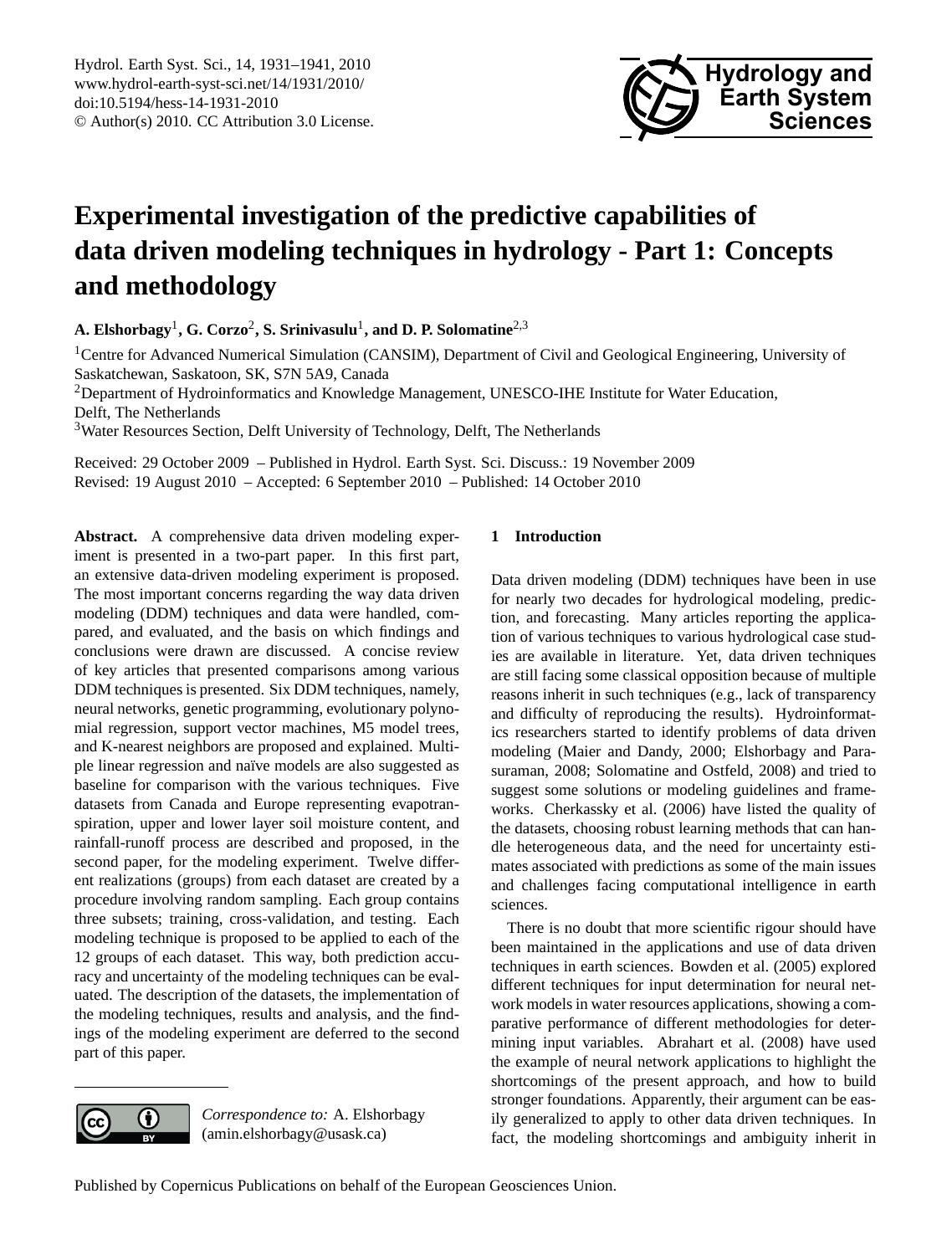DDM techniques are less than the ones introduced by the way such techniques were presented in earth sciences literature. One of the fundamental means to assess a modeling technique is to evaluate it against other modeling techniques, whether conceptual or data driven ones. One can observe that in the literature of data driven hydrology, the modeling comparative studies are usually impaired due to the less-than-comprehensive approach adopted. With few exceptions, the following problems can be noticed: (i) Only one or two modeling techniques have been used at a time in a single study; (ii) if more techniques were employed, then only one or two datasets have been used for the applications. This leads to conclusions that are based on the unique characteristics of such dataset (Abrahart et al., 2008); (iii) Datasets were split into two subsets for training and testing, where the models were tested iteratively using the testing data subset. This means, in fact, that the testing data are used, at least implicitly, during training. In this case, the generalization ability of the developed model is questionable; and (iv) when datasets were correctly split into three subsets for training, cross-validation, and testing, only one random realization of the three subsets was used. Such use of a single realization of the dataset makes it difficult to assess the predictive uncertainty and the effect of the split approach on the adopted models.

The above-mentioned deficiencies, in addition to other requirements identified by Abrahart et al. (2008) including the need for testing the models over a range of conditions, the reasoning behind the data splitting, and the need for designing repeatable experiments and reproducible findings, are the motives behind this study. The aim of this study is to evaluate and test the predictive abilities of six DDM techniques on five different case studies of rainfall-runoff, evapotranspiration, and soil moisture content. Multiple random realizations of the three subsets of each dataset will be created and used with each and every modeling technique. The techniques will be evaluated against multiple linear regression models and, when applicable, naïve models, which assume no change compared to the long term trend or mean value. Both prediction accuracy and uncertainty will be evaluated. The prediction accuracy refers to the overall match between the measured and the predicted values, whereas the prediction uncertainty quantifies the variability and the distribution of the model residuals (errors) around the mean error. The authors intend to make all datasets used in this study available for all interested researchers to test the results and conduct further studies. The authors hope and aim that this study could serve as a benchmark study for assessing future proposed modeling, optimization, and input processing methods or techniques.

This study is presented in two companion papers. This first part consists of, after this introduction, a section that briefly summarizes some of the key comparative studies in hydrology literature, followed by a section explaining the study methodology and the experimental set up. The fourth section describes the modeling techniques adopted in this study as well as the implementation tools. The last section of this first part is a general summary. The second part (Elshorbagy et al., 2010) begins with a brief introduction section that is followed by a section contains a description of study sites, the collected data, and how five different case studies (datasets) representing various hydrological processes were created from three sites. This section also explains how the methodology was applied and how inputs for the various case studies were selected. The third section reports on the implementation details and parameter values, when applicable, of each modeling techniques for the various datasets. Results of the various techniques and analysis are presented in the fourth section. A general discussion and guidelines are presented in Sect. 5, whereas the conclusions and findings of the entire study are presented in the last section.

## **2 Comparative hydrological modeling studies using data driven modeling techniques**

The number of studies that reported some sort of comparison between various DDM techniques in hydrology is very large, and it is beyond the possibility of being summarized here (for presentation of some of the latest advances see, for example, the volume edited by Abrahart et al., 2008). However, some key and representative studies are presented here. Solomatine and Siek (2006) presented an algorithm, which facilitates incorporation of domain knowledge into one particular type of modular model (model tree). They employed the M5flex algorithm to two hourly and daily rainfall-runoff datasets as well as five widely used benchmark datasets-Autompg, Bodyfat, CPU, Friedman, and Housing (Blake and Mertz, 1998). They compared the M5flex method with global artificial neural networks (ANNs) and other local M5 model tree modeling methods (M5, M5opt). They concluded that M5flex delivered high performance because of the use of additional domain knowledge for determining the best split attributes and values. Solomatine and Xue (2004) showed that both M5 model tree technique and ANNs perform similarly for flood forecasting problems in the upper reach of the Huai River in China, but the model trees have certain advantages in terms of transparency in the model structure over ANNs.

Sivapragasm et al. (2007) found that there is no significant difference in the prediction accuracy between GP and ANNs for forecast of daily flows, but genetic programming (GP) has an advantage of identifying the optimum inputs. Makkeasorn et al. (2008) compared GP and ANN models for forecasting river discharges. The findings indicated that GP-derived streamflow forecasting models were generally favored for forecasting over ANNs. Further, the most forward looking GP-derived models can even perform a 30-day streamflow forecast ahead of time with a reasonable estimation accuracty. Jayawardena et al. (2005) compared the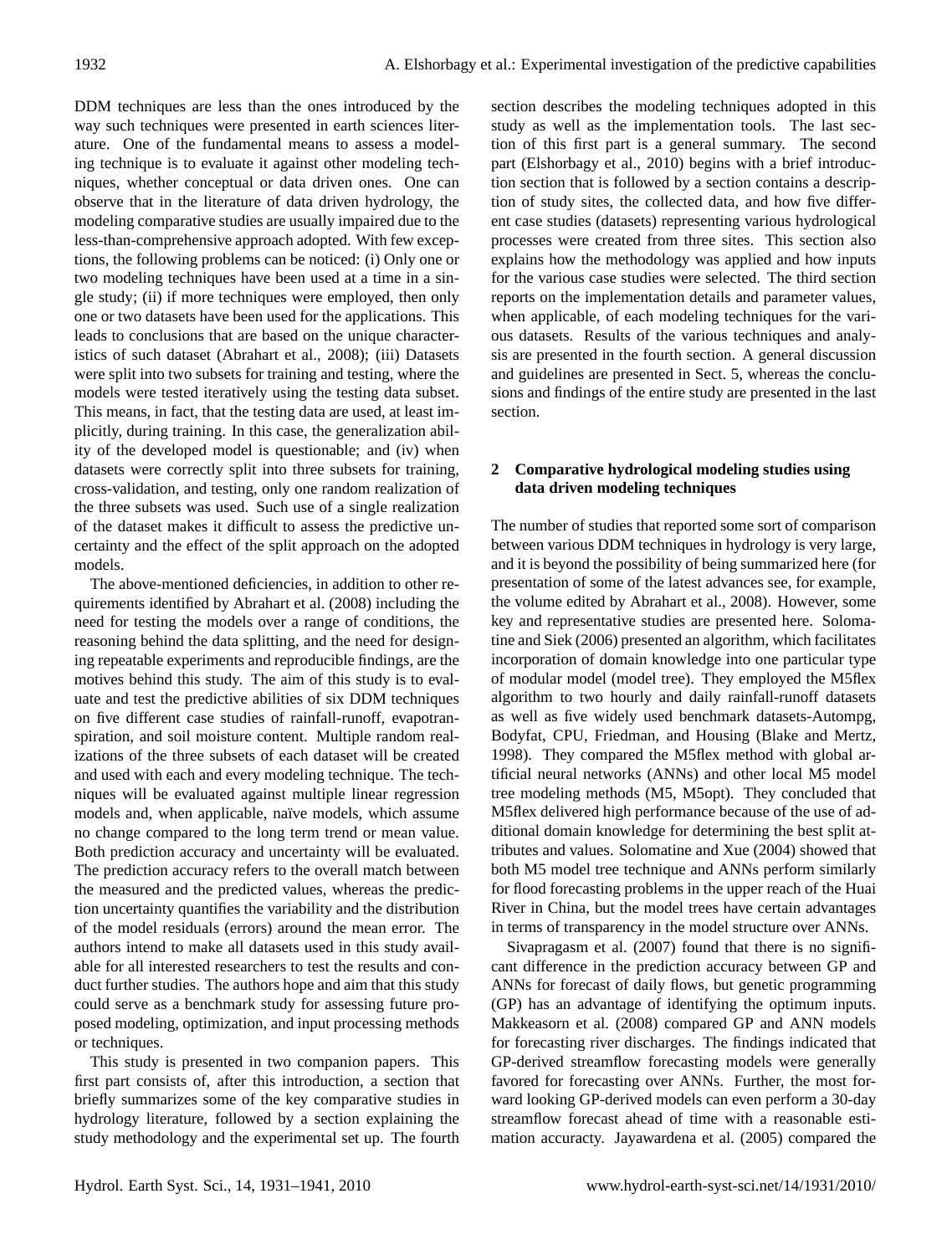GP technique in modeling rainfall-runoff process to more conventional modelling approaches. They used the GP technique to predict the runoff from three catchments in Hong Kong and two catchments in southern China, and showed that the GP technique evolved simple models that enabled the quantification of the significance of different input variables for prediction. Parasuraman et al. (2007) used two hourly evapotranspiration (ET) datasets to compare between GP and ANNs for prediction of ET. Not much difference was found, with regard to the prediction accuracy, between the two techniques.

Wu et al. (2007) applied a modular support vector machine (SVM) model, termed distributed SVR (D-SVR), with a two step Genetic Algorithm parameter optimization method, to carry out prediction of water level in a river. The D-SVR method disaggregates the original training set into a couple of subsets, and then generates a local SVR for each subset independently. Wu et al. (2007) evaluated the performance of D-SVR against the predictions from linear regression (LR), nearest neighbor (NN) method, and genetic algorithm-based ANN (ANN-GA) methods. The proposed D-SVR model can predict the water level better when compared with the other models. However LR model performed better in comparison with NN, ANN-GA models, which was attributed to the linear mapping relation between input and output variables that restricts the power of NN and ANN. In their study, Lin et al. (2006) employed an SVM model to predict long-term flow discharges in Manwan Hydropower scheme in Tibet. It was found through comparison of results with ARMA and ANN models that the SVM model can provide more accurate predictions of long term flow discharges. Further, Lin et al. (2006) concluded that SVM has its distinct capabilities and advantages, such as the error tolerance, in identifying hydrological time series comprising nonlinear characteristics. In their study, Cimen (2008) applied SVMs for the estimation of suspended sediment concentration/load. The observed streamflow and suspended sediment data of two rivers in the USA, which have been already used in earlier studies using ANNs, were considered. It was found that the negative sedimentation estimates, which were encountered using ANNs, did not happen during the application of SVMs. Khan and Coulibaly (2006) examined the application of the SVM and successfully demonstrated the ability of SVMs to predict the mean monthly lake water level up to 12 months ahead. SVM was found to be more advantageous than ANNs, which prescribes more number of controlling parameters. Khan and Coulibaly (2006) deduced that SVM proved to be more competitive and promising compared to the widely used ANNs and conventional seasonal multiplicative autoregressive (SAR) models. Behzad et al. (2008) compared SVM with ANN and ANN-GA models for prediction of daily runoff of Bakhtiyari River watershed in Iran. They considered available climate information as model inputs. They concluded that the prediction accuracy of SVM was at least as good as that of ANN and ANN-GA models in some cases, and better in some other cases. Furthermore, Behzad et al. (2008) found that SVM converges considerably faster compared to other models. Wu et al. (2008) demonstrated the feasibility of SVM for forecasting of soil water content in Purple hilly area located in Southwest University in Chongqing. They compared the predictions from SVM with ANNs, and showed that the results from the SVM predictor significantly outperformed other baseline predictors such as ANNs.

Giustolisi and Savic (2006) found that Evolutionary Polynomial Regression (EPR) was more accurate than GP for extracting a symbolic expression for Chezy resistance coefficient. Elshorbagy and El-Baroudy (2009) differentiated between equation-based GP and program-based GP. They further compared GP with EPR technique using a highly nonlinear dataset (soil moisture content). It was found that program-based GP outperformed EPR in its prediction accuracy. More importantly, Elshorbagy and El-Baroudy (2009) demonstrated the need for adopting multiple data driven modeling techniques and tools (modeling environments) to obtain reliable predictions. This brief literature review shows that findings and conclusions were sometimes seemingly contradictory with regard to the superiority of one technique over the other. Apparently such findings should be viewed as data-specific, and thus, lack generality and strong support for cause-effect relationships.

#### **3 Methodology and experimental setup**

In order to achieve the objectives of this paper with regard to the comparative predictive performance of various DDM techniques, first, a set of distinctive modeling techniques were identified. The selected techniques are (i) artificial neural networks (ANNs); (ii) genetic programming (GP); (iii) evolutionary polynomial regression (EPR); (iv) support vector machines (SVM); (v) M5 model trees; and (vi) K-nearest neighbors (K-nn). To facilitate the comparison and allow for performance evaluation in light of easily understandable and widely recognized techniques, multiple linear regression (MLR) models and/or naïve models were employed as base line references.

Second, five different case studies representing different hydrological processes or variables (actual evapotranspiration, soil moisture content, and rainfall-runoff) were selected. The datasets present a wide range of challenges to data driven techniques because of their various levels of complexity, embedded feedback mechanism (such as the evapotranspiration process), and nonlinearity. The datasets will be explained in more details in a later section of this paper. Third, for each dataset, model inputs were either identified in this research or were pre-selected based on previous studies. Even though appropriate model inputs were secured for this study, the identification of the optimum inputs was not given an extraordinary emphasis since the focus of this research is inter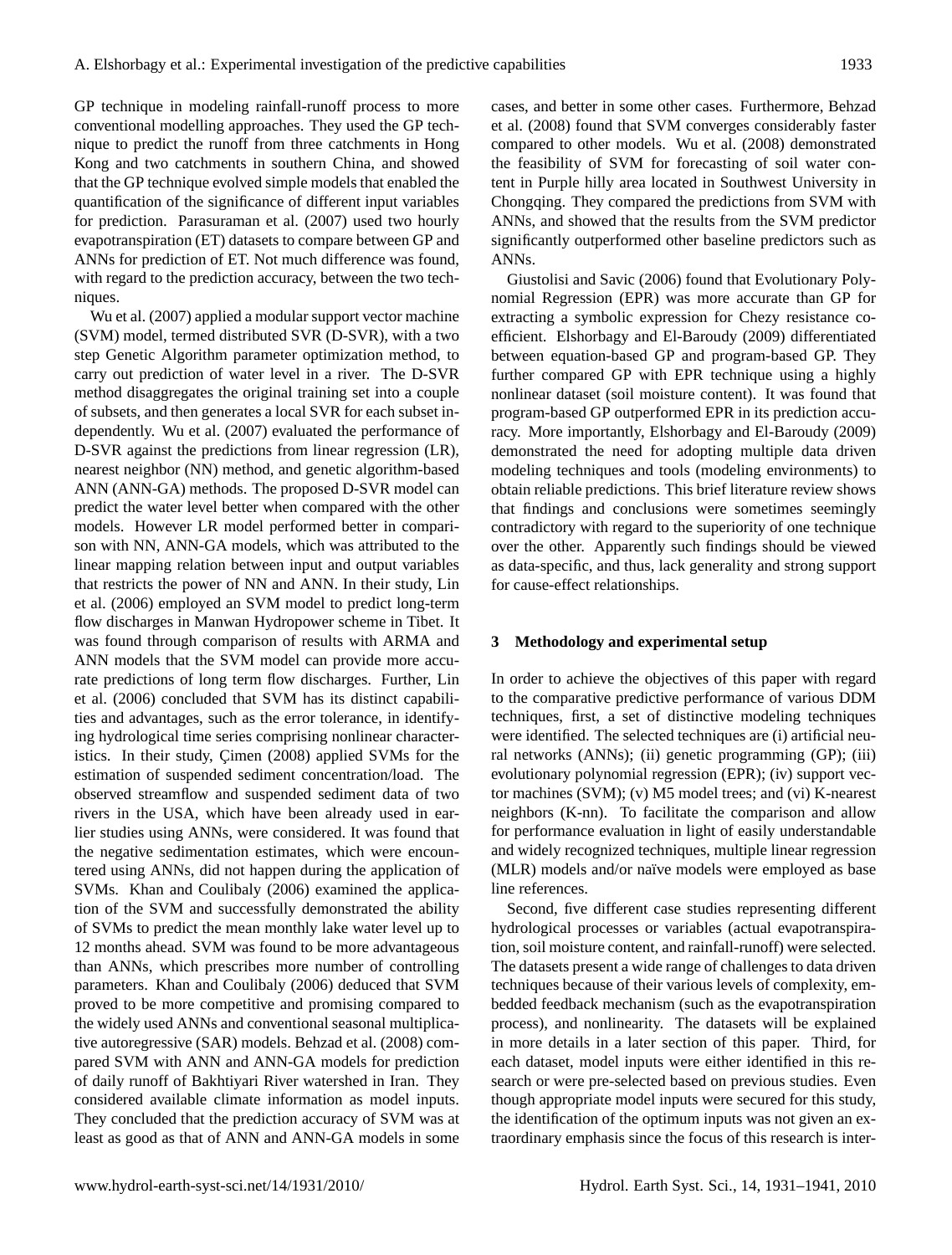technique comparison. As long as the inputs are the same for the various modeling techniques, an unbiased analysis can be conducted toward achieving the objectives of this study.

Fourth, split samples from each dataset were prepared for the modeling experiment. Each set of the five datasets was randomly sampled 100 times without replacement, such that every time the dataset is split into three distinct subsets: training, which contains one half of the total data instances; crossvalidation, which contains one sixth of the data instances, and testing, which contains one third of the data instances. Twelve different groups (three subsets each) out of the 100 groups were selected based on the statistical properties of the output variable (e.g., runoff). The aim was to select the samples where the mean and the standard deviation values of the three subsets (training, cross validation, and testing) are similar or, at least, the differences are minimal. The crossvalidation subset was used for stopping the model training and selecting the best model, whereas the testing subset was kept completely unseen during the training process. Twelve different models were developed based on the 12 data groups (the best model based on cross-validation was picked every time), and each model was tested using the corresponding testing subset. These procedures were repeated using the six different data driven modeling techniques, applied to each of the five different datasets. The results of this experiment allows for investigating ensemble outputs from each modeling techniques, average and range of possible prediction accuracy, and predictive uncertainty. Minimizing the squared error was the error function used with all adopted techniques.

Fifth, the predictive accuracy of the various models and techniques were evaluated using the root mean squared error (RMSE), the mean absolute relative error (MARE), the mean bias (MB), and the correlation coefficient  $(R)$ . The authors believe that these four error statistics, along with the visual comparison between observed and predicted values, are sufficient to reveal any significant differences among the various modeling techniques with regard to their prediction accuracy. The formulae of the error measures are presented in Eqs. (1–4) below.

<span id="page-3-2"></span>
$$
RMSE = \sqrt{\frac{\sum_{i=1}^{N} (O_i - P_i)^2}{N}}
$$
 (1)

<span id="page-3-1"></span>
$$
\text{MARE} = \frac{1}{N} \sum_{i=1}^{N} \left| \frac{O_i - P_i}{O_i} \right| \tag{2}
$$

<span id="page-3-4"></span>
$$
MB = \frac{1}{N} \sum_{i=1}^{N} (O_i - P_i)
$$
 (3)

<span id="page-3-3"></span>
$$
R = \frac{\sum_{i=1}^{N} (O_i - \overline{O_i})(P_i - \overline{P_i})}{\sqrt{\sum_{i=1}^{N} (O_i - \overline{O_i})^2 \sum_{i=1}^{N} (P_i - \overline{P_i})^2}}
$$
(4)

Where N represents the number of instances presented to the model;  $O_i$  and  $P_i$  represent observed and predicted counterparts; and  $\overline{O}$  and  $\overline{P}$  represent the mean of the corresponding variables. However, sometimes conflicting results regarding the performance of various models may arise due to the use of various error measures (Dawson et al., 2007; Elshorbagy et al., 2000). In this study, a supplemental error measure that combines the effects of the four error measures in one indicator is proposed. The new indicator, called the ideal point error (IPE) is based on identifying the ideal point in the four dimensional space that each model aims to reach. The coordinates of the ideal point should be:  $(RMSE = 0.0;$ MARE = 0.0; MB = 0.0;  $R = 1.0$ ). The IPE (Eq. 5) measures how far the model is from the ideal point. All individual error measures are given equal relative weights, and all are normalized using the maximum error so that the final IPE value for each model ranges between 0.0 for the best model and 1.0 for the worst model.

$$
IPE_{ij} = \left\{ 0.25 \left[ \left( \frac{RMSE_{ij} - 0.0}{max RMSE_{ij}} \right)^2 + \left( \frac{MARE_{ij} - 0.0}{max MARE_{ij}} \right)^2 + \left| \frac{MB_{ij} - 0.0}{max \left| MB_{ij} \right|} \right|^2 + \left( \frac{R_{ij} - 1.0}{1/max R_{ij}} \right)^2 \right] \right\}^{1/2}
$$
(5)

Where *i* denotes model  $(i)$  and *j* denotes technique  $(i)$ .

Sixth, the predictive uncertainty of the models was assessed using the model residuals, the difference between the observed and the predicted values. For each dataset and each modeling technique, the residuals are computed for all 12 models representing the range of possible residuals. The residuals of the 12 models are merged in one set of presumably random variable, and a probability distribution was fit to this variable.

Seventh, the gamma test was conducted to assist in gaining some insight into the predictability of the output variables using nonlinear smooth functions, and possibly some leads into the process of selecting appropriate modeling techniques for a particular case study. The main idea of the gamma test  $(\Gamma$ test) is estimating the variance of the noise on the output variable, which could be an estimate of the best mean squared error that a smooth model can achieve for the corresponding output. The test was implemented using *winGamma* (Jones et al., 2001) that assumes that non-determinism in a smooth model from inputs to outputs is due to the presence of statistical noise on the outputs:

<span id="page-3-5"></span>
$$
y = f(X_1, \dots, X_m) + \varepsilon \tag{6}
$$

Where f is a smooth function and  $\epsilon$  is noise, and that the variance of the noise  $\text{Var}(\epsilon)$  is bounded. The  $\Gamma$ -test is based on  $L[i, k]$ , which are k nearest neighbors  $X_{L[i, k]}$   $(1 \leq k \leq p)$ for each input vector  $X_i$ (1≤ *i* ≤ *N*) (Stefánsson et al., 1997). Delta  $(\delta)$  and  $\gamma$  functions can be defined as follows:

<span id="page-3-0"></span>
$$
\delta_N(k) = \frac{1}{N} \sum_{i=1}^{N} \left| X_{L(i,k)} - X_i \right|^2 \quad (1 \le k \le p)
$$
 (7)

Hydrol. Earth Syst. Sci., 14, 1931[–1941,](#page-0-0) 2010 www.hydrol-earth-syst-sci.net/14/1931/2010/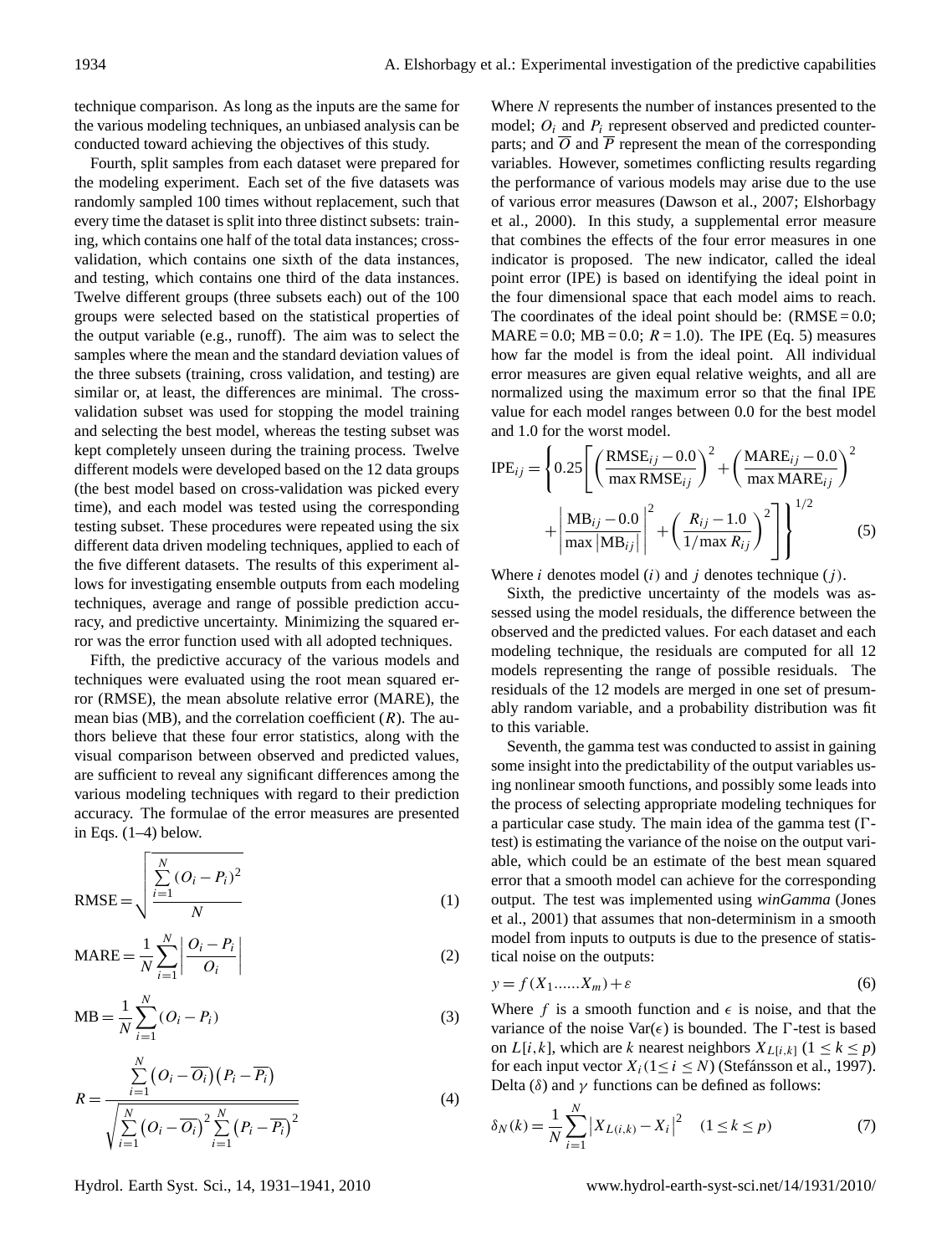A. Elshorbagy et al.: Experimental investigation of the predictive capabilities 1935

$$
\gamma_N(k) = \frac{1}{2N} \sum_{i=1}^{N} |y_{L(i,k)} - y_i|^2 \quad (1 \le k \le p)
$$
 (8)

Where p is a pre-selected value, and  $y_{L(i,k)}$  is the corresponding output value for the k nearest neighbors of  $X_i$  in Eq. [\(7\)](#page-3-0) (Stefánsson et al., 1997). A least squares regression line can be constructed for the p points  $(\delta_N(k), \gamma_N(k))$  where  $\Gamma$  can be computed:

$$
\gamma = A\delta + \Gamma \tag{9}
$$

The intercept on the vertical axis is the  $\Gamma$  value (Jones et al., 2001). As  $\delta_N(k)$  approaches zero,  $\gamma_N(k)$  approaches Var( $\epsilon$ ) in probability. In addition to  $\Gamma$ , three other useful statistics can be calculated: (i) the *gradient A*, which is the slope of the regression line that indicates the complexity of the system (steeper gradient indicates greater complexity) (Evans and Jones, 2002), (ii) the V-ratio, which is a scale invariant noise estimate where  $\Gamma$  is divided by the variance of the output variable. A V-ratio close to zero indicates high degree of predictability of the output variable, and (iii) the M-test, which is the size of data that is possibly required to produce a stable asymptote of  $\Gamma$ . The  $\Gamma$  value might be estimated for scaled (normalized) or unscaled dataset, but the *gradient* will be more informative if estimated based on scaled dataset. In general, if the inputs have inconsistent units, it is advisable to conduct the  $\Gamma$ -test using the scaled data (Jones et al., 2001).

#### **4 The modeling techniques and tools**

#### **4.1 Artificial neural networks (ANNs)**

ANN is a method of computation and information processing motivated by the functional units of the human brain, namely neurons. Since abundant information on ANNs is available in literature (e.g., Haykin, 1999; ASCE Task Committee on Application of Artificial Neural Networks in Hydrology, 2000), the description of ANNs herein is brief, and limited to the needs of this study. According to Haykin (1999), a neural network is a massively parallel distributed information processing system that is capable of storing the experiential knowledge gained by the process of learning, and of making it available for future use. Mathematically, ANNs are universal approximators with an ability to solve large-scale complex problems such as time series forecasting, pattern recognition, nonlinear modeling, classification, and control. This is achieved by identifying the relationships among given patterns.

Feedforward neural networks (FFNNs) are the most widely adopted network architecture for the prediction and forecasting of hydrological variables (Minns and Hall, 1996; Maier and Dandy, 2000; Dibike and Solomatine, 2001). Typically, FFNNs consist of three layers: input layer, hidden layer, and output layer. The number of nodes in the input layer corresponds to the number of inputs considered for modeling the output. The input layer is connected to the hidden layer with weights that determine the strength of the connections. The number of nodes in the hidden layer(s) indicates the complexity of the problem being modeled. The hidden layer nodes come with an activation function, which helps in nonlinearly transforming the inputs into an alternative space where the training samples are linearly separable (Brown and Harris, 1994). Detailed review of ANNs and their application in hydrology can be found in Maier and Dandy (2000) and in ASCE Task Committee on Application of Artificial Neural Networks in Hydrology (2000).

The FFNNs adopted in this study make use of the tansigmoidal activation function in the hidden layer and the linear activation function in the output layer. While the tansigmoidal activation function squashes the input between −1 and 1, the linear activation function calculates the neurons output by simply returning the value passed to it. One of the important issues in the development of neural networks model is the determination of optimal number of hidden neurons that can satisfactorily capture the nonlinear relationship existing between the input variables and the output. The number of neurons in the hidden layer is usually determined by trial-and-error method with the objective of minimizing the cost function (typically, the error on crossvalidation dataset) (ASCE Task Committee on Application of Artificial Neural Networks in Hydrology, 2000). Levenberg-Marquardt back propagation algorithm is used for training the FFNNs in this study.

#### **4.2 Genetic programming (GP)**

Genetic Programming (GP), introduced by Koza (1992), is an evolutionary algorithm based on the concepts of natural selection and genetics. GP extends the search of genetic algorithms for optimal set of parameters to include the model space, so that both the model structure and the associated model parameters can be optimized simultaneously. Genetic symbolic regression (GSR) is a special application of GP in the area of symbolic regression, where the objective is to find a mathematical expression in symbolic form, which provides an optimal fit between a finite sample of values of the independent variable and its associated values of the dependent variable (Koza, 1992). GSR can be considered as an extension of numerical regression problems, where the objective is to find the set of numerical coefficients that best fits a predefined model structure (linear, quadratic, or polynomial). Nevertheless, GSR does not require the functional form to be defined a priori, as GSR involves finding the optimal mathematical expression in symbolic form (both the discovery of the correct functional form and the appropriate numerical coefficients) that defines the predictand-predictor relationship. GSR is sometimes referred to as equation-based GP. Another form of GP is program-based GP, where the explicit equation may not be necessarily produced, but rather a program (code) is the final output. Elshorbagy and El-Baroudy (2009) noted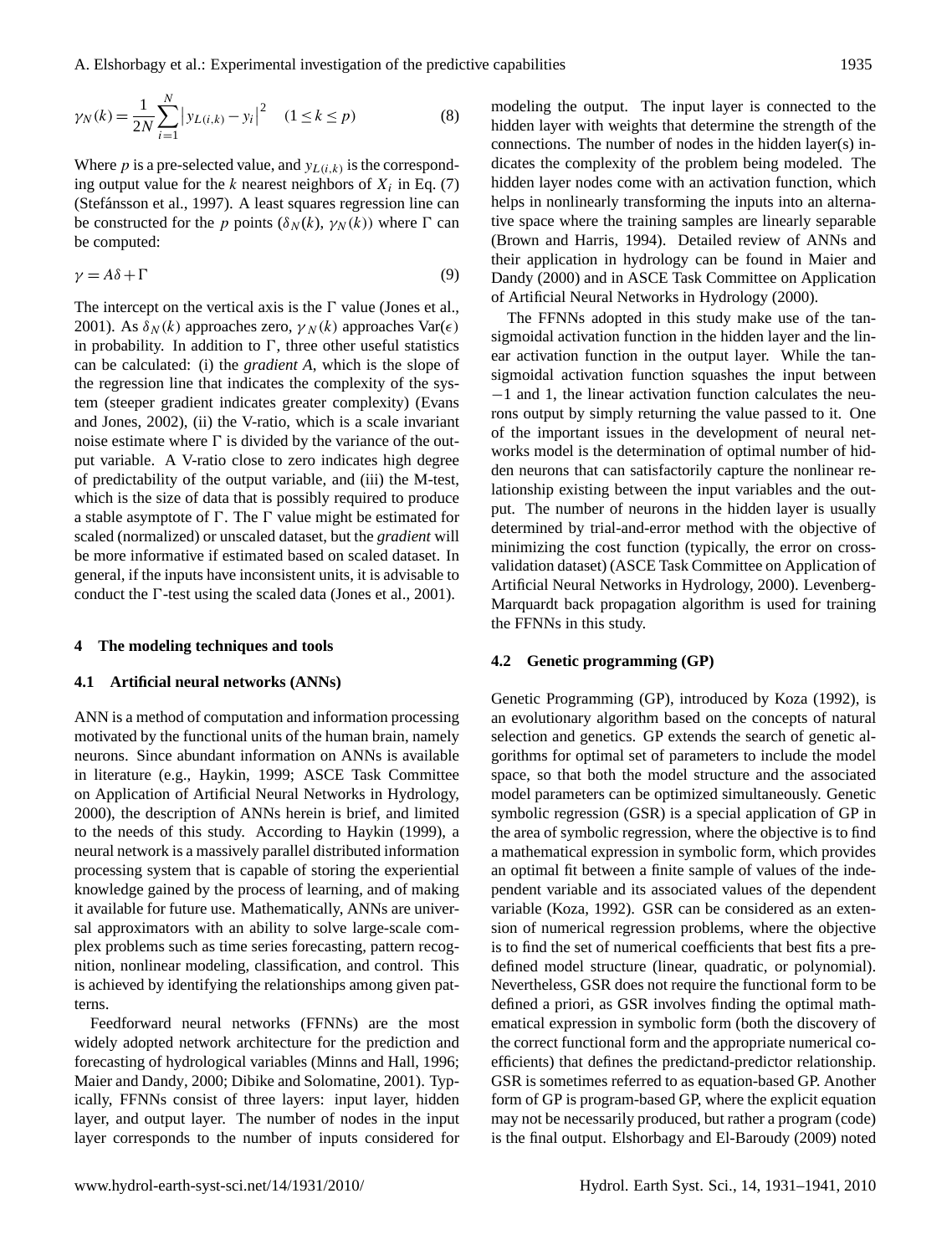that program-based GP can be more effective than equationbased GP with regard to its prediction accuracy. GPLAB (Silva, 2005), a GP toolbox for MATLAB that provides the evolved equation in the form of a parse tree is an example of an equation-based GP tool, whereas Discipulus (Francone, 2001), used in this study, is an example of a program-based GP tool.

Genetic Programming (GP) is a widely used machine learning (ML) technique; it uses a tree-like structure, as decision trees, to represent its concepts and its interpreter as a computer program. Therefore, some authors even considered it to be a superset of all other ML representations; this may enable GP to produce any solution that is produced by any other ML system (Banzhaf et al., 1998). It uses different genetic operators such as crossover and mutation, together with beam search to reach candidate solutions from the overall population of solutions. Although GP is computationally intensive, like most machine learning techniques, it has its own limitations. The major problem is the deterioration of the prediction ability of the developed model with longer prediction horizon, which is a common problem in any modeling method. The adverse consequences of this problem can be mitigated by combining GP technique with knowledgebased techniques that depend on the accumulated knowledge of the process under consideration. This will enhance the quality of the developed models and add to the understanding of the complicated hydrological processes (Babovic and Keijzer, 2002).

Several applications of the GP technique in hydrology exist in the literature. Parasuranam et al. (2007a) explored the utility of GP to develop explicit models for eddy covariance-measured actual evapotranspiration. Babovic and Keijzer (2002) addressed the utility of GP in developing rainfall-runoff models on the basis of hydro-meteorological data, as well as in combination with other conventional models, i.e. conceptual models. It was reported that the GP models gave more insights into the functional relationships between different input variables resulting in more robust models. Parasuraman et al. (2007b) used GP to evolve pedotransfer functions (PTFs) for estimating the saturated hydraulic conductivity  $(K_s)$  from soil texture (sand, silt, and clay) and the bulk density. Similarly, Jayawardena et al. (2005) compared the GP technique in modeling rainfall-runoff process to the traditional modeling approaches. They used the GP technique to predict the runoff from three catchments in Hong Kong and two catchments in southern China, and showed that the GP technique evolved simple models that enabled the quantification of the significance of different input variables for prediction. In literature, there was an emphasis on GP's ability to produce explicit equations, but in this research program-based GP is employed to utilize the full predictive ability of the technique.

For GP implementation, the first step is to define the functional and terminal sets, along with the objective function and the genetic operators. The functional set and the terminal set are the main building blocks of GP, and hence, their appropriate identification is central in developing a robust GP model. The functional set consists of basic mathematical operators  $\{+, -, *, /, \sin, \exp, ...\}$  that may be used to form the model. The choice of the operators considered in the functional set depends upon the degree of complexity of the problem to be modeled. The terminal set consists of independent variables and constants. The constants can either be physical constants (e.g. Earth's gravitational acceleration, specific gravity of fluid) or randomly generated constants. Different combinations of functional and terminal sets are used to construct a population of mathematical models (or programs). Each model (individual) in the population can be considered as a potential solution to the problem. Genetic operators include crossover and mutation, and they are discussed in detail later in this section. Once the functional and terminal sets are defined, the next step is to generate the initial population for a given population size. The initial population can be generated in a multitude of ways, including, the full method, grow method, and ramped half-and-half method. In the full method, the new trees are generated by assigning non-terminal nodes until a pre-specified initial maximum tree depth is reached, and the last depth level is limited to the terminal nodes. In the grow method, each new node is randomly chosen between the terminals and the non-terminals, with the terminals making up the nodes at the initial maximum tree depth. The ramped half-and-half method is a combination of the full and the grow methods. For each depth level considered, half of the individuals are initialized using the full method and the other half using the grow method. The ramped half-and-half method is shown to produce highly diverse trees, both in terms of size and shape (Koza, 1992), and thereby provides a good coverage of the search space. More information on the different methods of generating the initial population can be found in Koza (1992). Once initialized, the fitness of each individual (mathematical model) in the population is evaluated based on the selected objective function. The better the fitness of an individual, the greater is the chance of the individual breeding into the next generation. In this study, root mean squared error is used as the objective function, and a lower value of RMSE indicates better fitness. At each generation, new sets of models are evolved by applying the genetic operators: crossover and mutation (Koza, 1992; Babovic and Keijzer, 2000). These new models are termed offspring, and they form the basis for the next generation.

After the fitness of the individual models in the population is evaluated, the next step is to carry out selection. The objective of the selection process is to create a temporary population called the mating pool, which can be acted upon by genetic operators: crossover and mutation. Selection can be carried out by several methods like truncation selection, tournament selection, and roulette wheel selection. As roulette wheel selection is one of the most commonly used methods including Koza (1992), it has been adopted in this study.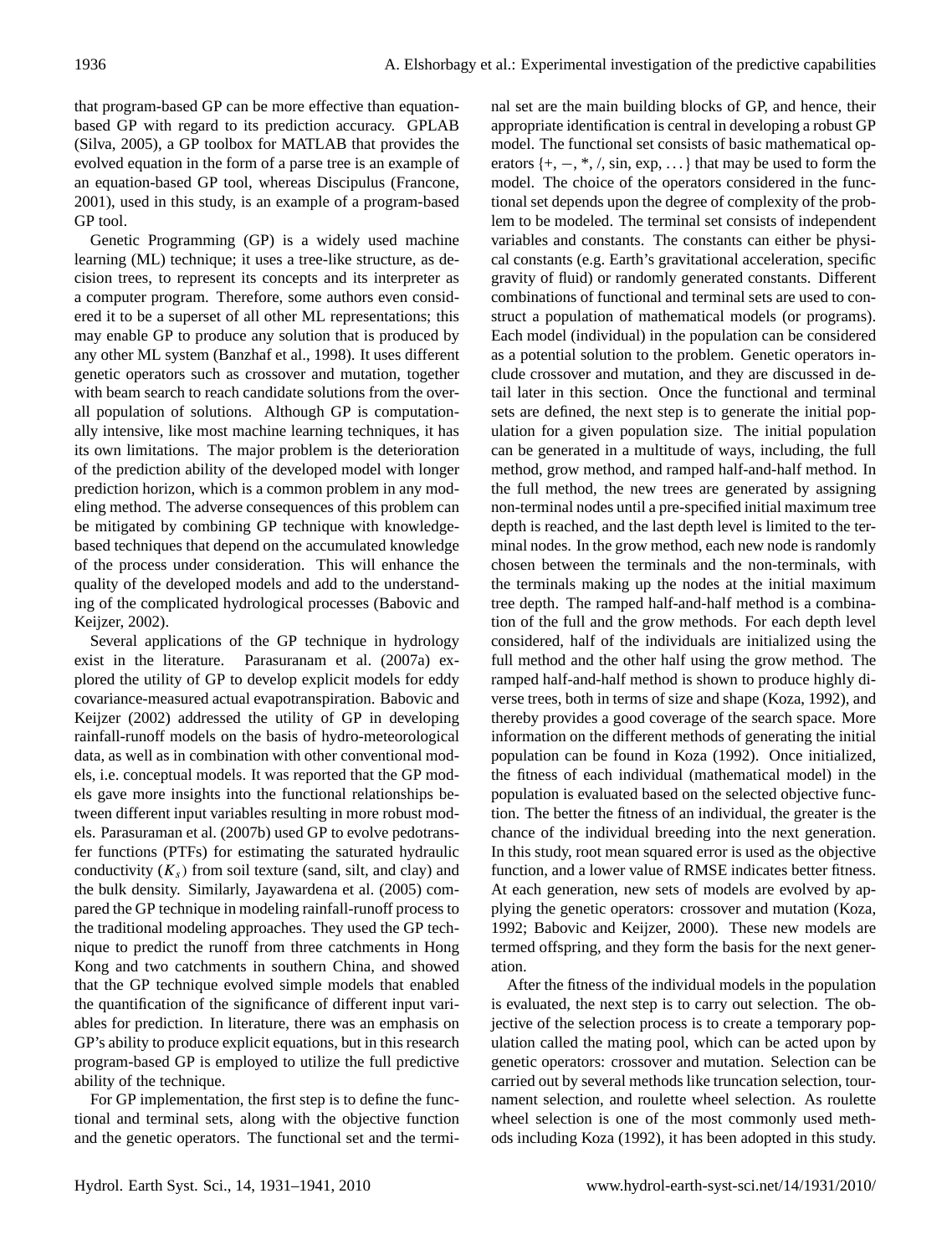Roulette wheel is constructed by proportioning the space in a roulette wheel based on the fitness of each model in the population. The selection process ensures that the models with better fitness have more chance of breeding into the next generation. Crossover is carried out by initially choosing two parent models from the mating pool, and selecting random crossover points for each of the parents. Based on the selected crossover points, the corresponding sub-tree structures are swapped between the parents to produce two different offspring with different characteristics. The number of models undergoing crossover depends upon the chosen probability of crossover  $(P_c)$ . Mutation involves random alteration of the parse tree at the branch or node level. This alteration is done based on the probability of mutation  $(P_m)$ . For an overview of different types of computational mutations, readers are referred to Babovic and Keijzer (2000). While the role of the crossover operator is to generate new models, which did not exist in the old population, the mutation operator guards the search against premature convergence by constantly introducing new genetic material into the population.

### **4.3 Evolutionary polynomial regression (EPR)**

Evolutionary Polynomial Regression (EPR) is another data driven and machine learning technique that models time series or regression-type data containing information about physical processes (Giustolisi and Savic, 2006). EPR combines the power of evolutionary algorithms with numerical regression to develop polynomial models combining the independent variables together with the user-defined function as follows (Laucelli at al., 2005):

$$
\hat{Y} = \sum_{i=1}^{m} F(X, f(x), a_i) + a_0
$$
\n(10)

where  $\ddot{Y}$  is the EPR-estimated dependent variable,  $F(.)$  is the polynomial function constructed by EPR, X is the independent variables' matrix,  $f(.)$  is a user-defined function,  $a_i$  is the coefficient of the *i*-th term in the polynomial,  $a<sub>o</sub>$  is the bias and  $m$  is the total number of the polynomial terms. Inclusion of the user-defined function is provided to enhance the characterization of the response (dependant) variable. As the developers of the EPR tool state "EPR is a two-stage technique for constructing symbolic models: (i) structure identification; and (ii) parameter estimation", where it uses genetic algorithm (GA) simple search method to search in the model structure space. EPR uses the least squares (LS) method to estimate the parameters of the selected model structure based on the performed GA search. Applications of EPR are found in Savic et al. (2006), Doglioni et al. (2008), Elshorbagy and el-Baroudy (2009), and Giustolisi et al. (2007). The search proceeds by using the standard GA operators, crossover and mutation; noting that this type of search is not exhaustive as it is practically impossible to conduct such search on an infinite search space (Laucelli et al., 2005). Even though EPR might be viewed as a subset of GP, its reported good performance while emphasizing the polynomial structure makes it a potential candidate for this study.

This study makes use of the EPR toolbox (Laucelli et al., 2005), which is based on "homonymous modeling methodology based on a hybrid evolutionary paradigm". It is a multiobjective implementation of EPR in the sense that it produces several models, which are the best trade-off, considering fitness to training data vs. parsimony. The EPR tool performs three types of regression, i.e. dynamic, static, and classification. Dynamic modeling is used to model systems that have memory, or in other words, when the present state of the system depends on the previous states of other input variables. On the other hand, static systems are systems that are not influenced by the previous states of input variables. Classification modeling is a special type of static modeling in which the model output is an integer (Laucelli et al., 2005). The readers may refer to the user manual for the details of the EPR toolbox and the different components of its simple interface (Laucelli et al., 2005).

#### **4.4 Support vector machine (SVM)**

The foundation for the subject of Support Vector Machines has been largely developed by Vapnik in the 1960s and 1970s (Vapnik, 1998, see also Cherkassky and Mulier, 2007) and it is now gaining popularity due to many attractive features. Its formulation embodies the Structural Risk Minimisation (SRM) principle, which has been shown to be superior to the traditional Empirical Risk Minimisation (ERM) principle, employed by many of the other modelling techniques. SRM minimises an upper bound on the expected risk, as opposed to ERM that minimises the error on the training data. It is this difference that is claimed to provide SVM with a greater ability to generalise, which is a principal goal in statistical learning.

SVM algorithm was first developed to solve the classification problem, but was extended to the domain of regression problems. In regression and time series prediction applications, excellent performances were obtained (Muller et al., 1997; Mattera and Haykin, 1999; Dibike et al., 2001). The goal of  $\varepsilon$ -SV regression (Vapnik, 1995) is to find a function  $f(x)$  that has at most  $\varepsilon$  deviation from the actually obtained targets  $y_i$  for all the training data, and at the same time, is as flat as possible. In case of linear functions  $f$ ,

$$
f(x) = \langle w, x \rangle + b \tag{11}
$$

where  $\langle \cdot, \cdot \rangle$  denotes the dot product in X. Flatness in this case means seeking small  $w$ , which can be ensured by minimizing the Euclidean norm, i.e.,  $||w||^2$ . Sometimes, it is not possible to approximate all pairs  $(x_i, y_i)$  with  $\varepsilon$  precision. So, it is possible to allow for some errors in the form of slack variables  $\zeta_i, \zeta_i^*$ . The problem can be written as a convex optimization problem: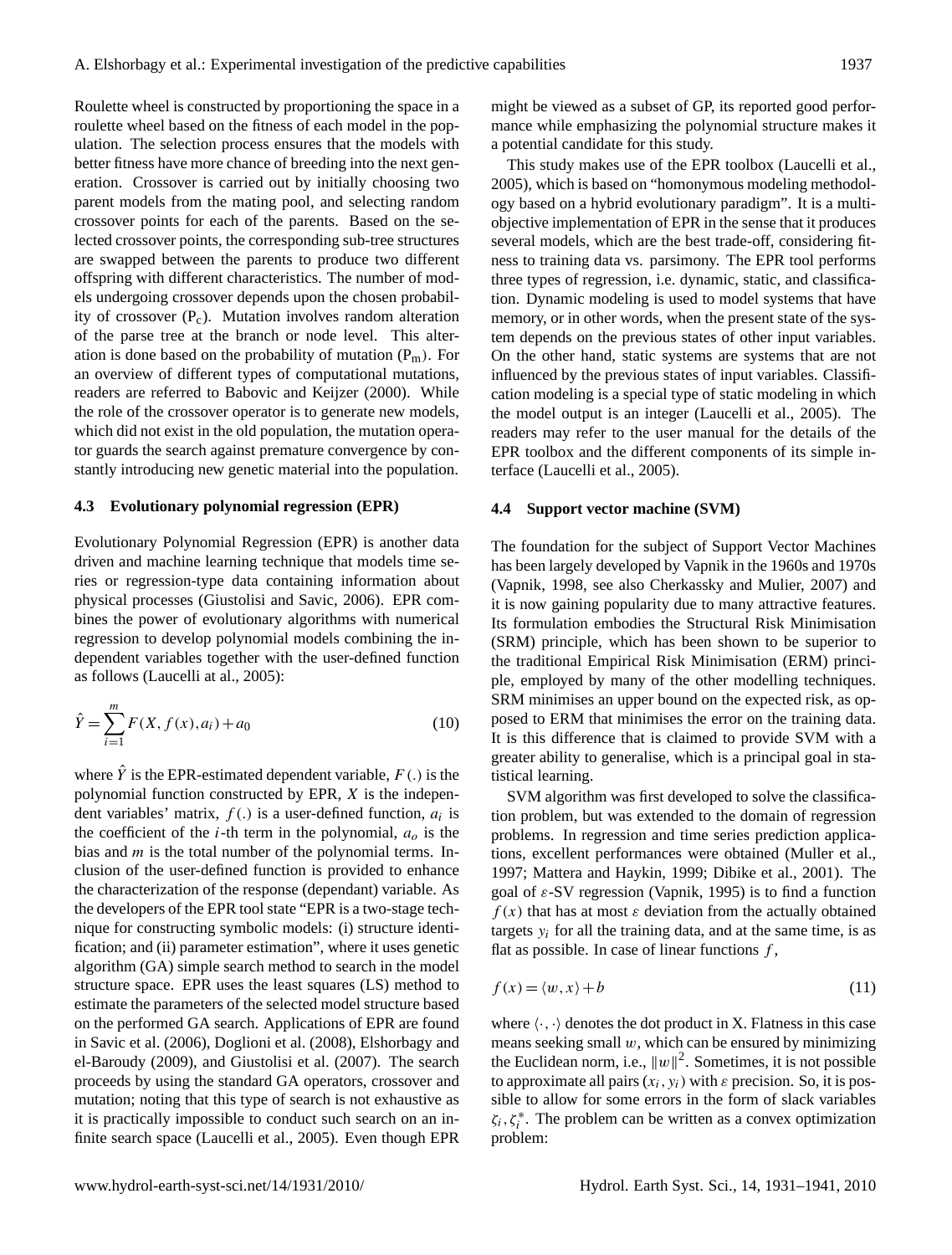minimize 
$$
\frac{1}{2} ||w||^2 + C \sum_{i=1}^{l} (\zeta_i + \zeta_i^*)
$$
  
\nsubject to 
$$
\begin{cases} y_i - \langle w, x_i \rangle - b \le \varepsilon + \zeta_i \\ \langle w, x_i \rangle + b - y_i \le \varepsilon + \zeta_i^* \\ \zeta_i, \zeta_i^* \ge 0 \end{cases}
$$
 (12)

The constant  $C > 0$  determines the tradeoff between the flatness of  $f$  and the amount up to which deviations larger than  $\varepsilon$  are tolerated. Fig. 1 presents an example of SV regression with the  $\varepsilon$ -tube in which errors are ignored – leading to better model generalization.

A Lagrange function from both the objective function and the corresponding constraints can be constructed by introducing a dual set of variables (Müller et al., 1997):

$$
L := \frac{1}{2} ||w||^2 + C \sum_{i=1}^{l} (\zeta_i + \zeta_i^*) - \sum_{i=1}^{l} \alpha_i (\varepsilon + \zeta_i - y_i + \langle w, x_i \rangle + b)
$$

$$
- \sum_{i=1}^{l} \alpha_i^* (\varepsilon + \zeta_i^* + y_i - \langle w, x_i \rangle - b) - \sum_{i=1}^{l} (\eta_i \zeta_i + \eta_i^* \zeta_i^*) \tag{13}
$$

where  $\alpha_i, \alpha_i^*, \eta_i, \eta_i^* \ge 0$ . Finally, w can be written as follows:

$$
w = \sum_{i=1}^{l} (\alpha_i - \alpha_i^*) x_i
$$
 and therefore  $f(x) = (\alpha_i - \alpha_i^*) \langle x_i, x \rangle + b$  (14)

This is called Support Vector expansion, i.e. w can be completely described as a linear combination of the training patterns  $x_i$ . The above discussion is based only on linear SVM regression. For nonlinear regression, the SVM has a great advantage that can represent the nonlinear function in an arbitrary number of dimensions efficiently through a defined Kernel. The idea is to map the training input vector  $x_i$  into a higher dimensional space (called feature space) or hyperplane, by the function  $\Phi$ , while the regression for x remains linear. Thus, the procedure is the same as the linear SVM except changing the dot product  $\langle x_i, x \rangle$ by  $\langle \Phi(x_i), \Phi(x) \rangle$ . The Kernel function:  $K(x_i, x) =$  $\langle \Phi(x_i), \Phi(x) \rangle$  can assume any form. Many Kernels are being proposed by researchers; however, the most common ones are:

- **–** Linear Kernel:  $K(x_i, x) = \langle x_i, x \rangle$
- **–** Polynomial Kernel:  $K(x_i, x) = (\gamma \langle x_i, x \rangle + \tau)^d \gamma > 0$
- $-$  Radial basis function Kernel:  $K(x_i, x) =$  $\exp(-\gamma \|x_i - x\|^2), \gamma > 0$
- **–** Sigmoid Kernel:  $K(x_i, x) = \tanh(\gamma \langle x_i, x \rangle + \tau), \gamma > 0$

Where  $\gamma$ ,  $\tau$ , and d are Kernel parameters.

In this study, the SVM implementation within WEKA 3.6.0 Software (Bouckaert et al., 2008; Witten and Frank, 2005) has been used.



**Fig. 1.** Illustration of SV regression. Model errors inside the  $\varepsilon$ -tube are ignored.

### **4.5 Model trees**

Model trees (or M5 model trees) are a relatively new machine learning technique introduced by Quinlan (1992) who also suggested the algorithm that uses information theory to build them – the M5 algorithm. This is effectively a piece-wise linear regression model. A complex modelling problem can be solved by dividing it into a number of simple tasks and building simple models for each of them.

A model tree (MT) belongs to a class of modular models, which uses the "hard" (i.e. yes-no) splits of input space into regions progressively narrowing the regions of the input space. Thus model tree is a hierarchical (or tree-like) modular model that has splitting rules in non-terminal nodes and the expert models at the leaves of the tree. In M5 model trees, the expert models are simple linear regression equations derived by fitting to the non-intersecting data subsets. Once these models are formed recursively in the leaves of the hierarchical tree, then prediction with the new input vector consists of the two steps: (i) attributing the input vector to a particular subspace by following the tree; and (ii) running the corresponding model. A brief description of the model tree algorithm is presented below.

The first step in building a model tree is to determine which input variable is the best to split the training set. The splitting criterion (i.e. selection of the input variable and splitting value of the input variable) is based on treating the standard deviation of the target values that reach a node as a measure of the error at that node, and calculating the expected reduction in error as a result of testing each input variable at that node. The expected error reduction, which is called standard deviation reduction, SDR, is calculated by

$$
SDR = sd(T) - \sum_{i} \frac{|T_i|}{|T|} sd(T_i)
$$
\n(15)

Hydrol. Earth Syst. Sci., 14, 1931[–1941,](#page-0-0) 2010 www.hydrol-earth-syst-sci.net/14/1931/2010/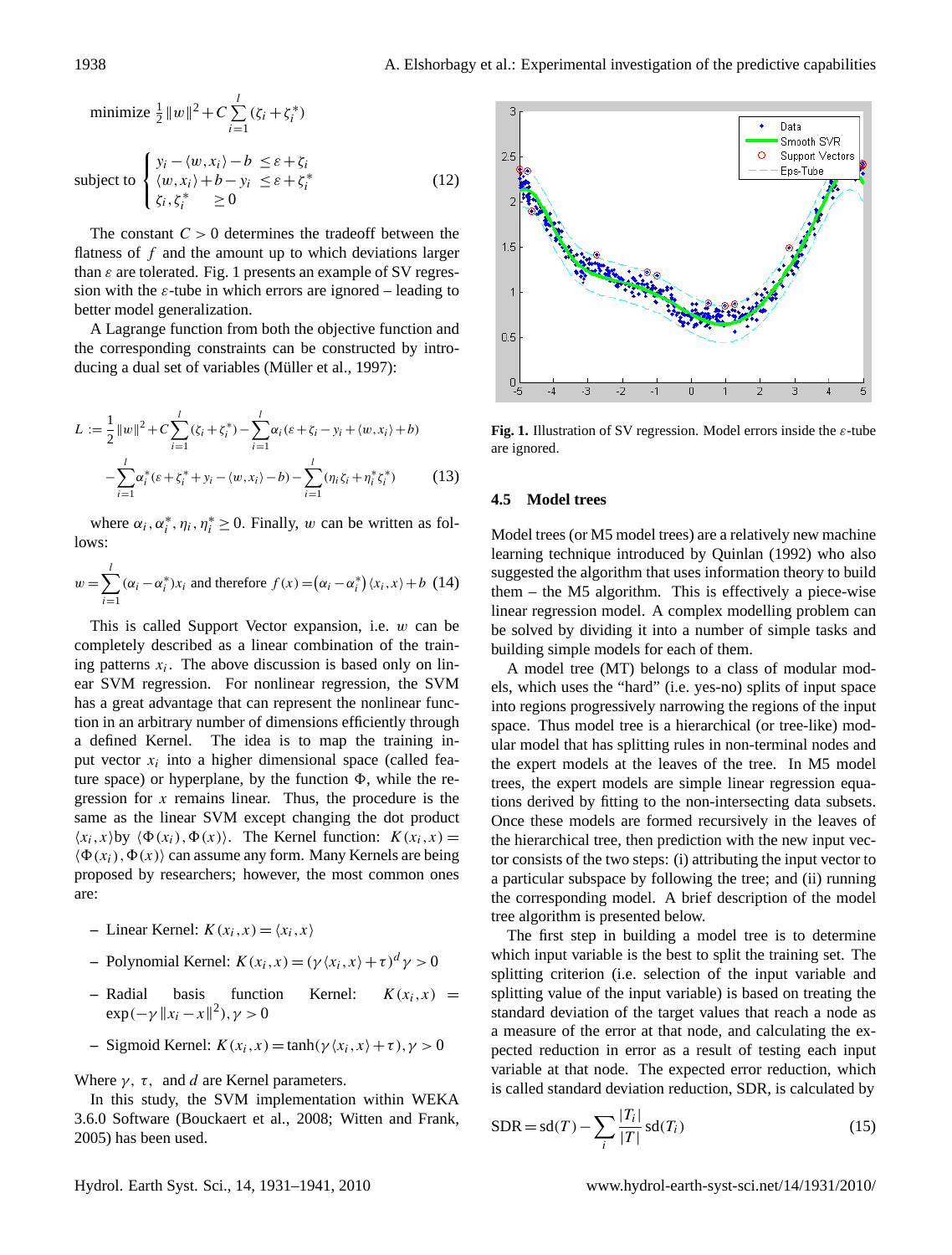

Fig. 2. Illustration of splitting in a model tree.

where, T represents set of examples that reach the splitting node,  $T_1, T_2, \ldots$ , represents the subset of T that results from splitting the node according to the chosen input variable, sd represents standard deviation,  $|T_i|/|T|$  is the weight that represents the fraction of the examples belonging to subset  $T_i$ .

After examining all possible splits by exhaustive search, M5 chooses the one that maximizes SDR. The splitting of the training examples is done recursively to the subsets. The splitting process terminates when the target values of all the examples that reach a node vary only slightly, or only a few instances remain (this is a user-defined parameter). This division often produces over-elaborate structures leading to overfitting models. They can be pruned back, for instance by replacing a subtree with a single model in a leaf. Additionally, 'smoothing' may be also performed to compensate for the sharp discontinuities that will inevitably occur between the adjacent linear models at the leaves of the pruned tree. In smoothing, the outputs from adjacent linear equations are updated in such a way that their difference for the neighboring input vectors belonging to the different leaf models will be smaller. Details of the pruning and smoothing process can be found in Witten and Frank (2000). Figure 2 presents an example of model tree.

As compared to other machine learning techniques, model tree learns efficiently and can tackle tasks with very high dimensionality – up to hundreds of variables. The main advantage of model tree is that results are transparent and interpretable. During the last years several authors have shown the effectiveness of the M5 machine learning method in rainfall-runoff modelling (see, e.g., Solomatine and Dulal, 2003; Solomatine and Siek, 2006; Stravs and Brilly, 2007).

## **4.6 K-nearest neighbors**

The K-nearest neighbors (K-nn) technique is one of the simplest forms of instance-based learning, which can be treated as plain memorization (Witten and Frank, 2005). Once a set of training instances has been memorized, one encountering a new (testing) instance, the memory is searched for the training instance that most closely resembles the testing instance. Instead of creating rules (or continuous function approximation surface), K-nn technique works directly from the examples themselves. Each new instance is compared with existing ones using a distance metric, and the closest existing distance is used to assign the output to the new instance. Usually, more than one nearest neighbors is used. Standard Euclidean distance (or any other distance measure) is used as a metric to represent "resemblance". When multiple nearest neighbors are employed, the output of the testing instance can be based either on simple average, weighted average, or any more sophisticated function. In this study, the simplest method, which is the average value of the K-nearest neighbors, is used. An apparent drawback to instance-based representation is that it does not make explicit the structures that are learnt. Instances do not really describe the patterns in data. Karlsson and Yakowitz (1987); Parasuraman and Elshorbagy (2007); and Solomatine et al. (2008) presented some hydrological prediction case studies using K-nn technique.

#### **5 Summary**

28 cles that presented comparisons among various data driven Data driven modeling techniques, and in particular machine learning techniques, have addressed and solved many issues in hydrological modeling but also caused questions and concerns to be raised. The most important concerns are regarding the way DDM techniques are handled, compared, evaluated, and the basis on which findings and conclusions were drawn. The sub-optimal approach in designing modeling experiments, the use and the split of datasets, the exclusive use of techniques and case studies, and writing research articles from the standpoint of advocating certain techniques have contributed to the problem. In this first part of the twopart paper, a concise but comprehensive review of key arti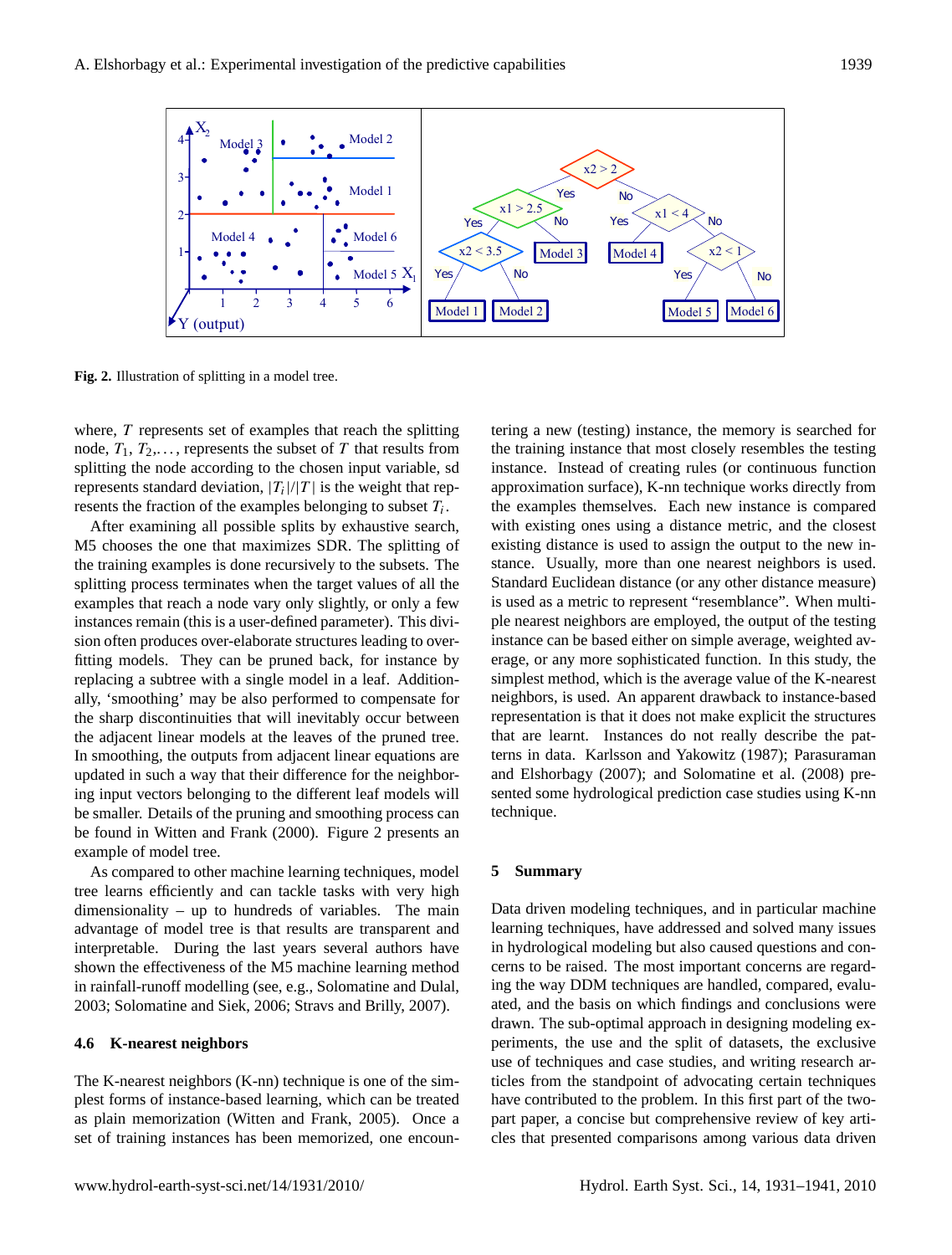modeling techniques was summarized. It was concluded that findings were usually dataset-specific, to some extent contradictory, and thus, difficult to generalize. A comprehensive data driven modeling experiment was proposed and explained. Six data driven modeling techniques, namely, neural networks, genetic programming, evolutionary polynomial regression, support vector machines, M5 model trees, and Knearest neighbors were proposed and briefly explained. Multiple linear regression and naïve models were also suggested as baseline for comparison with the various techniques.

Five different case studies representing three different hydrological processes or variables (evapotranspiration, soil moisture, and rainfall-runoff) from Canada and Europe were proposed for the modeling experiment, and described in the second paper. The central step of the methodology is creating 12 different realizations (groups) from each dataset by random sampling. Each group contains three subsets; training, cross-validation, and testing. Each technique was proposed to be applied to each of the 12 groups of each dataset. This methodology was designed to evaluate both prediction accuracy and uncertainty of the various techniques on a wide range of possibilities that allow for comprehensive testing the modeling capabilities of these techniques. This study focused on regression-type problems. No consideration was given to time series or real time prediction cases. The second part (Elshorbagy et al., 2010) describes the datasets and addresses the application of the proposed methodology through the input selection and the implementation of the various techniques. Results, analysis, and discussion of the findings of this study are presented in the second paper as well.

Edited by: R. Merz

## **References**

- Abrahart, R., See, L., and Solomatine, D., (Eds): Practical hydroinformatics. Computational intelligence and technological developments in water applications, Springer-Verlag, Berlin, Heidelberg, Germany, 505 pp., 2008.
- Abrahart, R., See, L., and Dawson, C.: Neural Network hydroinformatics: Maintaining scientific rigour, in: Practical hydroinformatics. Computational intelligence and technological developments in water applications, edited by: Abrahart, R., See, L., and Solomatine, D., Springer-Verlag, Berlin, Heidelberg, Germany, 33–47, 2008.
- ASCE Task Committee on Application of Artificial Neural Networks in Hydrology, Artificial neural networks in hydrology, I: Preliminary concepts, J. Hydrol. Eng., 5[\(2\)](#page-3-1), 115–123, 2000.
- Babovic, V. and Keijzer, M.: Rainfall-runoff modelling based on genetic programming, Nord. Hydrol., 33(5), 331–346, 2002.
- Babovic, V. and Keijzer, M.: Genetic Programming as Model Induction Engine, J. Hydroinform., 2[\(1\)](#page-3-2), 35–60, 2000.
- Banzhaf, W., Nordin, P., Keller, R. E., and Francone, F. D.: Genetic programming-an introduction: on the automatic evolution of computer programs and its applications, Morgan Kaufmann Publishers, Inc., 470 pp., 1998.
- Behzad, M., Asghari, K., Eazi, M., and Palhang, M.: Generalization performance of Support Vector Machines and Neural Networks in Runoff Modeling, Expet. Syst. Appl., 36[\(4\)](#page-3-3), 7624– 7629, doi:10.1016/j.eswa.2008.09.053, 2008.
- Bouckaert, R. R., Frank, E., Hall, M., Kirkby, R., Reutemann, P., Seewald, A., and Scuse, D.: WEKA Manual for version 3.6.0. University of Waikato, Hamilton, New Zealand, 2008.
- Brown, M. and Harris, C.: Neurofuzzy adaptive modeling and control, Prentice Hall: New York, 508 pp., 1994.
- Cherkassky, V., Krasnopolsky, V., Solomatine, D. and Valdes, J. Computational intelligence in earth sciences and environmental applications: Issues and challenges, Neural Networks, 19, 113– 121, 2006.
- Cherkassky, V. S. and Mulier, F.: Learning from data: concepts, theory, and methods, 2nd Edn., John Wiley & Sons, Inc., Hoboken, New Jersey, 2007.
- Cimen, M.: Estimation of Daily Suspended Sediments using Support Vector Machines, Hydrol. Sci. J., 53[\(3\)](#page-3-4), 656–666, 2008.
- Dibike, Y. B., Velickov, S., Solomatine, D. P. and Abbott, M. B.: Model induction with support vector machines: introduction and applications, ASCE J. Comput. Civil Eng., 15[\(3\)](#page-3-4), 208–216, 2001.
- Dibike, Y. B. and Solomatine, D. P.: River Flow Forecasting Using Artificial Neural Networks, Journal of Physics and Chemistry of the Earth, Part B: Hydrology, Oceans and Atmosphere, 26[\(1\)](#page-3-2), 1–8, 2001.
- Doglioni, A., Giustolisi, O., Savic, D. A., and Webb, B. W.: An investigation on stream temperature analysis based on evolutionary computing, Hydrol. Process. J., 22[\(3\)](#page-3-4), 315–326, doi:10.1002/hyp.6607, 2008.
- Elshorbagy, A., Corzo, G., Srinivasulu, S., and Solomatine, D. P.: Experimental investigation of the predictive capabilities of data driven modeling techniques in hydrology – Part 2: Application, Hydrol. Earth Syst. Sci., 14, 1943–1961, doi:10.5194/hess-14-1- 2010, 2010.
- Elshorbagy, A. and El-Baroudy, I.: Investigating the capabilities of evolutionary data-driven techniques using the challenging estimation of soil moisture content. J. Hydroinfo., 11(3–4), 237– 251, 2009.
- Elshorbagy, A. and Parasuraman, K.: Toward bridging the gap between data-driven and mechanistic models: cluster-based neural networks for hydrologic processes, in: Practical hydroinformatics, edited by: Abrahart, R., See, L., and Solomatine, D., Computational intelligence and technological developments in water applications, Springer-Verlag, Berlin, Heidelberg, Germany, 389– 403, 2008.
- Giustolisi, O., Doglioni, A., Savic, D. A., and Webb, B. W.: A multi-model approach to analysis of environmental phenomena, Environ. Modell. Softw., 22(**??**), 674–682, 2007.
- Evans, D. and Jones, A. J.: A proof of the gamma test, P. Roy. Soc. A-Math. Phy., 458, 2759–2799, 2002.
- Giustolisi, O. and Savic, D. A.: A symbolic data-driven technique based on evolutionary polynomial regression, J. Hydroinform., 8[\(3\)](#page-3-4), 207–222, doi:10.2166/hydro.2006.020, 2006.
- Haykin, S.: Neural Networks: A Comprehensive Foundation, 2nd edn., MacMillan, New York, USA, 1999.
- Jayawardena, A. W., Muttil, N., and Lee, J. H. W.: Comparative Analysis of Data-Driven and GIS-Based Conceptual Rainfall-Runoff Model, J. Hydrologic. Eng., 11[\(1\)](#page-3-2), 1–11, 2006.